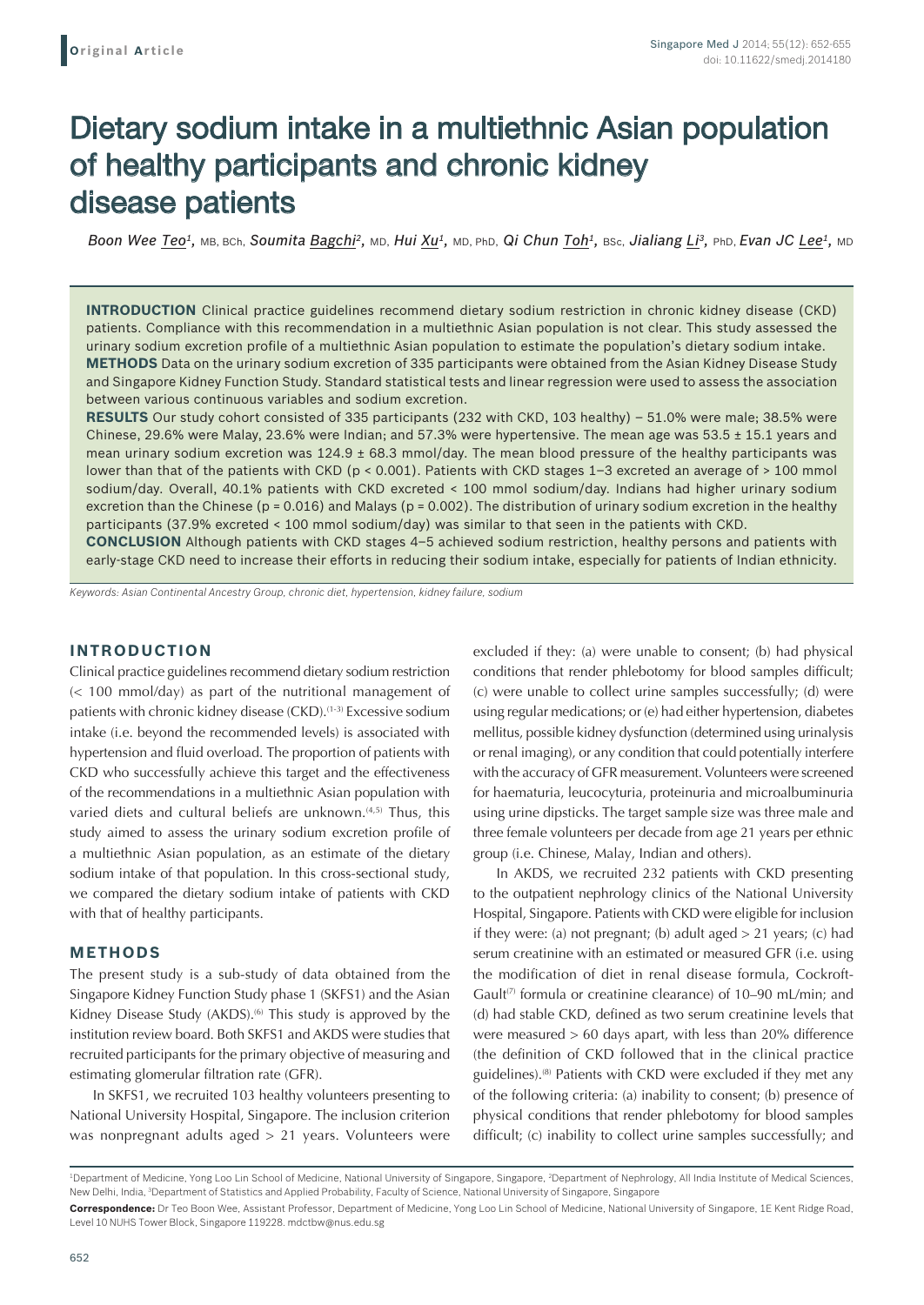(d) the presence of acute kidney function deterioration or any condition that could potentially interfere with the accuracy of the GFR measurement. Before recruitment, patients were stratified according to ethnicity (i.e. Chinese, Malay, Indian and others) and gender.

The study coordinator ensured that the participants only initiated the 24-hour urine collections and GFR measurements if they were not titrating or starting on new medications. All participants performed a 24-hour urine collection, and presented the following day for GFR measurement and a blood test, and to hand in the collected urine samples. GFR was determined by three-sample plasma clearance of an intravenous bolus of 99mtechnetium-diethylene triamine pentaacetic acid (99mTc-DTPA),<sup>(9)</sup> and body surface area was calculated using the du Bois equation.<sup>(10)</sup> Urinary sodium excretion (mmol/day) was measured, using the 24-hour urine collections, to estimate dietary sodium intake. In the present study, the 24-hour urine collections for total sodium excretion were taken to be reflective of the daily sodium intake of patients with CKD, even those on diuretics or renin-angiotensin-aldosterone system blockers, based on the assumption that the patients had: (a) a relatively stable dietary sodium intake; (b) stable kidney function; and (c) no changes in the medications taken. $(11-13)$ 

The data obtained was presented as mean  $\pm$  standard deviation or median (interquartile range). Analysis of variance and *t*-test were used to assess whether urinary sodium excretion was significantly associated with gender, ethnicity or CKD stages, whereas linear regression was used to assess whether urinary sodium excretion was significantly associated with age, height, weight, body mass index or GFR. All statistical analyses were performed using JMP 10 (SAS Institute, Cary, NC, USA). A p-value < 0.05 was considered statistically significant.

## **RESULTS**

Our study cohort had a total of 335 participants. When a body mass index of 22.99 kg/m<sup>2</sup> (i.e. the normal upper limit for Asians) was used to calculate ideal body weight, we found that the healthy participants (i.e. volunteers recruited for SKFS1) were 5.0  $\pm$ 10.4 kg overweight, while the participants with CKD (i.e. patients recruited for AKDS) were  $11.8 \pm 13.6$  kg overweight (Table I).

In the present study, urinary sodium excretion was significantly higher among men than women ( $p < 0.001$ ) (Table II). We also found that Indian participants excreted significantly more sodium than the Chinese ( $p = 0.016$ ) and Malay ( $p = 0.002$ ) participants. Analysis using logistic regression showed that urinary sodium excretion (in mmol) was negatively associated with age  $(p < 0.001)$ , and positively associated with height  $(p < 0.001)$ , weight ( $p < 0.001$ ), body mass index ( $p < 0.001$ ) and GFR  $(p = 0.002)$  (Table III). Mean sodium excretion was not found to be significantly associated with diuretic use or diabetic status, and was similar between the healthy participants and the patients with CKD. On average, 67.3% (115/171) of the patients with CKD stages 1–3 excreted > 100 mmol sodium/day. Overall, 40.1% (93/232) of the patients with CKD excreted < 100 mmol sodium/day and

| Table I. Characteristics of the study participants (n = 335). |  |  |  |
|---------------------------------------------------------------|--|--|--|
|---------------------------------------------------------------|--|--|--|

| <b>Characteristic</b>                 | Mean ± SD                                   | p-value                                    |              |
|---------------------------------------|---------------------------------------------|--------------------------------------------|--------------|
|                                       | <b>SKFS1</b><br>participants<br>$(n = 103)$ | <b>AKDS</b><br>participants<br>$(n = 232)$ |              |
| Age (yrs)                             | $42.5 \pm 14.3$                             | $58.4 \pm 12.8 \times 0.001$               |              |
| Gender*                               |                                             |                                            |              |
| Male                                  | 51(49.5)                                    | 120 (51.7)                                 | <b>NS</b>    |
| Female                                | 52(50.5)                                    | 112 (48.3)                                 |              |
| Ethnicity*                            |                                             |                                            | ${}< 0.001$  |
| Chinese                               | 35(34.0)                                    | 94 (40.5)                                  |              |
| Malay<br>Indian                       | 25(24.3)<br>23(22.3)                        | 74 (31.9)<br>56 (24.1)                     |              |
| Others                                | 20(19.4)                                    | 8(3.4)                                     |              |
| Smokers*                              | 22(21.4)                                    | 46 (19.8)                                  | <b>NS</b>    |
| <b>Diabetes mellitus*</b>             | 0(0)                                        | 119(51.3)                                  | < 0.001      |
| <b>Hypertension*</b>                  | (0)                                         | 192 (82.8)                                 | < 0.001      |
| <b>Systolic BP (mmHg)</b>             | $114 \pm 15$                                | $134 \pm 22$                               | ${}< 0.001$  |
| Diastolic BP (mmHg)                   | $68 \pm 10$                                 | $72 \pm 10$                                | ${}< 0.001$  |
| Height (m)                            | $1.62 \pm 0.10$                             | $1.59 \pm 0.09$                            | 0.008        |
| Weight (kg)                           | $65.7 \pm 12.8$                             | $70.3 \pm 15.9$                            | 0.010        |
| Body mass index (kg/m <sup>2</sup> )  | $24.9 \pm 4.0$                              | $27.6 \pm 5.5$                             | ${}_{0.001}$ |
| Body surface area (m <sup>2</sup> )   | $1.70 \pm 0.20$                             | $1.73 \pm 0.01$                            | <b>NS</b>    |
| Ideal body weight (kg)                | $60.7 \pm 7.2$                              | $58.5 \pm 6.7$                             | 0.008        |
| Measured GFR (mL/min/m <sup>2</sup> ) | $101 \pm 16$                                | $52 \pm 27$                                | ${}< 0.001$  |
| Serum creatinine (µmol/L)             | $70 \pm 16$                                 | $153 \pm 92$                               | < 0.001      |
| Serum sodium (mmol/L)                 | $140 \pm 2$                                 | $138 \pm 3$                                | ${}< 0.001$  |
| Serum CO <sub>2</sub> (mmol/L)        | $28.2 \pm 2.7$                              | $25.8 \pm 3.4$                             | ${}< 0.001$  |
| Serum total protein (g/L)             | $72.7 \pm 4.1$                              | $72.2 \pm 5.7$                             | <b>NS</b>    |
| Serum albumin (g/L)                   | $43.5 \pm 2.6$                              | $41.8 \pm 3.2$                             | ${}< 0.001$  |
| 24-hr urine volume (L)                | $1.58 \pm 0.70$                             | $1.76 \pm 0.78$                            | 0.042        |
| 24-hr urinary sodium (mmol)           | $128.5 \pm 66.5$                            | $123.3 \pm 69.1$                           | <b>NS</b>    |
| Diuretic use*                         | 0(0)                                        | 116 (50.0)                                 | ${}_{0.001}$ |

\*Data is presented as number (percentage). AKDS: Asian Kidney Disease Study; BP: blood pressure; CO<sub>2</sub>: carbon dioxide; GFR: glomerular filtration rate; NS: nonsignificant; SD: standard deviation; SKFS1: Singapore Kidney Function Study phase 1

**Table II. Results of analysis of variance and t‑test performed to test for factors significantly associated with urinary sodium excretion.**

| Variable           | <b>Sodium excretion</b><br>(mmol/L) | <b>Univariate</b><br>p-value |
|--------------------|-------------------------------------|------------------------------|
| Gender             |                                     | 0.001                        |
| Male               | $142.3 \pm 72.6$                    |                              |
| Female             | $106.8 \pm 58.4$                    |                              |
| <b>Ethnicity</b>   |                                     | 0.014                        |
| Chinese            | $120.9 \pm 71.9$                    |                              |
| Malay              | $112.3 \pm 61.6$                    |                              |
| Indian             | $144.2 \pm 67.4$                    |                              |
| Others             | $133.1 \pm 66.3$                    |                              |
| <b>CKD</b> stage   |                                     | < 0.001                      |
| Normal $(n = 103)$ | $128.5 \pm 66.5$                    |                              |
| $1(n = 27)$        | $141.5 \pm 68.7$                    |                              |
| 2 ( $n = 45$ )     | $145.7 \pm 80.8$                    |                              |
| $3(n = 99)$        | $127.7 \pm 67.4$                    |                              |
| $4(n = 53)$        | $93.4 \pm 51.6$                     |                              |
| $5(n = 8)$         | $80.7 \pm 43.6$                     |                              |

Data is presented as mean ± standard deviation. CKD: chronic kidney disease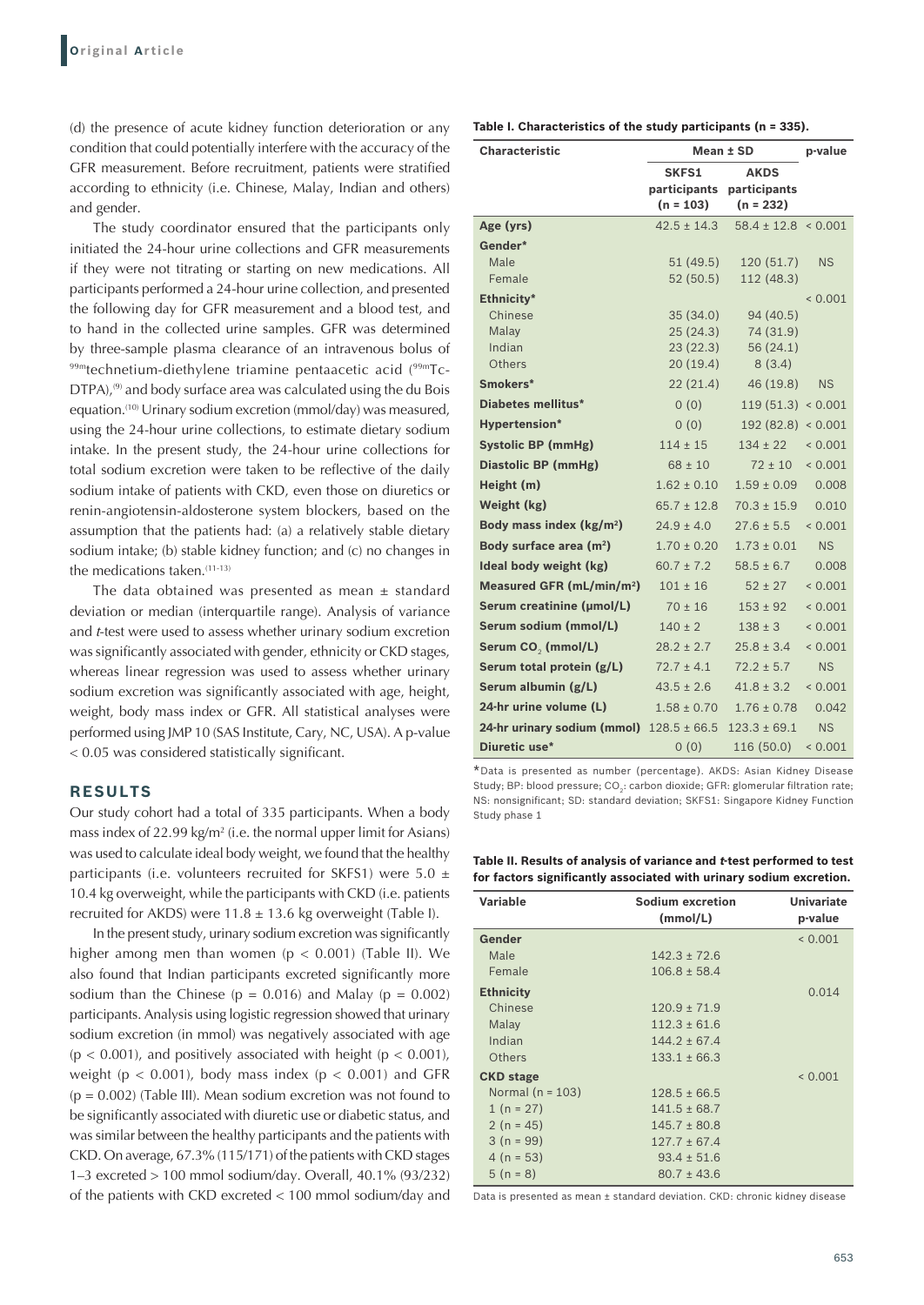| Table III. Results of the logistic regression analysis performed to test |
|--------------------------------------------------------------------------|
| for factors significantly associated with urinary sodium excretion.      |

| Variable                    | Intercept  | Slope    | <b>Univariate</b><br>p-value |
|-----------------------------|------------|----------|------------------------------|
| Age (per year)              | 171.923    | $-0.878$ | 0.001                        |
| Height (per m)              | $-267.749$ | 245.082  | < 0.001                      |
| Weight (per kg)             | 9.923      | 1.669    | 0.001                        |
| BMI (per $kg/m2$ )          | 51.453     | 2.743    | 0.001                        |
| GFR (per $mL/min/1.73 m2$ ) | 102.025    | 0.343    | 0.002                        |

BMI: body mass index; GFR: glomerular filtration rate

10.3% (24/232) excreted < 50 mmol sodium/day. The distribution of sodium excretion was similar among the healthy participants – 37.9% (39/103) excreted < 100 mmol sodium/day and 11.7% (12/103) excreted < 50 mmol sodium/day. Although three patients with CKD were on sodium bicarbonate, this did not impact their mean urinary sodium excretion.

### **DISCUSSION**

To achieve good blood pressure control, patients with CKD need to adhere to dietary sodium restrictions. Good blood pressure control is crucial in retarding the progression of CKD. According to the current guidelines, patients with CKD are recommended a dietary sodium intake of less than 100 mmol/day.(11) In the present study, we found that dietary sodium intake (based on urinary sodium excretion) was high in a large proportion of patients with CKD. This finding is similar to the results of other CKD retardation studies.<sup>(14)</sup> While patients with more advanced CKD appeared to achieve the sodium restriction targets in the present study, those with CKD stages 1–3 did not. Anecdotally, dietetic assessment and counselling is a fee-for-service programme; therefore, many of the participants declined dietitian consultations in primary care and nephrology specialty clinics.

Even when angiotensin receptor blockers are administered, high urinary sodium excretion is associated with faster CKD progression and worse cardiovascular outcomes.<sup>(14)</sup> Arguably, efforts to retard CKD should be applied more vigorously during the earlier stages of CKD; it is then that the barriers to adequate dietetics services should be identified and removed.<sup>(15)</sup> However, it appears that patients who have more advanced CKD and more frequent follow-ups (and thus, a greater awareness) are more receptive toward dietary counselling. This results in a greater proportion of them achieving the sodium restriction targets. Moreover, as patients with advanced CKD often exhibit symptoms such as with oedema and fluid overload, they are more likely to comply with a salt-restricted diet.

A large proportion of patients with CKD also have metabolic acidosis, which if treated with sodium bicarbonate (for acid neutralisation), would make sodium targets harder to achieve.<sup>(16)</sup> However, in the present study, it was interesting that the urinary sodium excretion of the three patients who were on sodium bicarbonate supplementation was not significantly higher. As ethnic differences in food choices may also impact sodium intake, more rigorous counselling may be required to reduce the sodium intake of patients with CKD who are of Indian ethnicity.<sup>(4)</sup> There is a need for research that explores the presence of cultural and linguistic barriers in the dietary practices and counselling of patients with CKD in a multiethnic population.

The sodium intake of our study cohort, which consisted of healthy participants and participants with CKD, appeared to be lower than that of the general population (according to the Report of the National Nutrition Survey 2010 published by the Health Promotion Board, Singapore).<sup>(17)</sup> The healthy participants in the present study may have been healthier than the general population because individuals with diabetes mellitus and hypertension were excluded. Also, the participants with CKD in the present study may have consumed less sodium as a result of disease awareness and dietary management. However, it is difficult to quantify the effect of dietary intervention on urinary sodium excretion. Future studies to address this are needed.

The strengths of our prospective study include a large sample size of patients with reference GFR measurements, and the use of systematic urine collections for objective sodium intake measurements. The urine collections were consistently performed by the same research personnel. Recruitment of participants for the present study was also strategised to ensure that: (a) there was a range of GFRs among all the participants; and (b) the proportion of participants were representative of the ethnicity and gender ratios of the general population. One limitation of the present study was that there was a lack of information on previous formal dietetic assessments and interventions by a dietitian (most patients would have received dietary advice during follow-up sessions).

To conclude, the patients with CKD in the present study were either overweight or obese, and had a higher salt intake than that recommended in the guidelines. There is a need to address the cultural, linguistic and socioeconomic barriers to dietary compliance in a multiethnic population.

#### **ACKNOWLEDGEMENTS**

We acknowledge members of the Asian Kidney Disease Study and Singapore Kidney Function Study, which include Prof Sunil Sethi, Dr Arvind Kumar Sinha and Dr Borys Shuter. This study was primarily funded by the National Kidney Foundation of Singapore (NKFRC2007/08). Dr Teo, the first author of the present study, was also supported by the National Medical Research Council and the Ministry of Education Academic Research Fund (Yong Loo Lin School of Medicine Faculty Research Committee, National University of Singapore).

#### **REFERENCES**

- 1. Clinical practice guidelines for nutrition in chronic renal failure. K/DOQI, National Kidney Foundation. Am J Kidney Dis 2000; 35:S1-140.
- 2. Pollock C, Voss D, Hodson E, Crompton C. The CARI guidelines. Nutrition and growth in kidney disease. Nephrology (Carlton) 2005; 10 Suppl 5:S177-230.
- 3. Chronic Kidney Disease Evidence-Based Nutrition Practice Guideline. In: American Dietetic Association [online]. Available at: http://www. adaevidencelibrary.com/topic.cfm?cat=3927. Accessed August 16, 2012.
- 4. Cultural sensitivity: definition, application, and recommendations for diabetes educators. Diabetes Educ 2002; 28:922-7.
- 5. Brown TL. Meal-Planning Strategies: Ethnic Populations. Diabetes Spectrum 2003; 16:190-2.